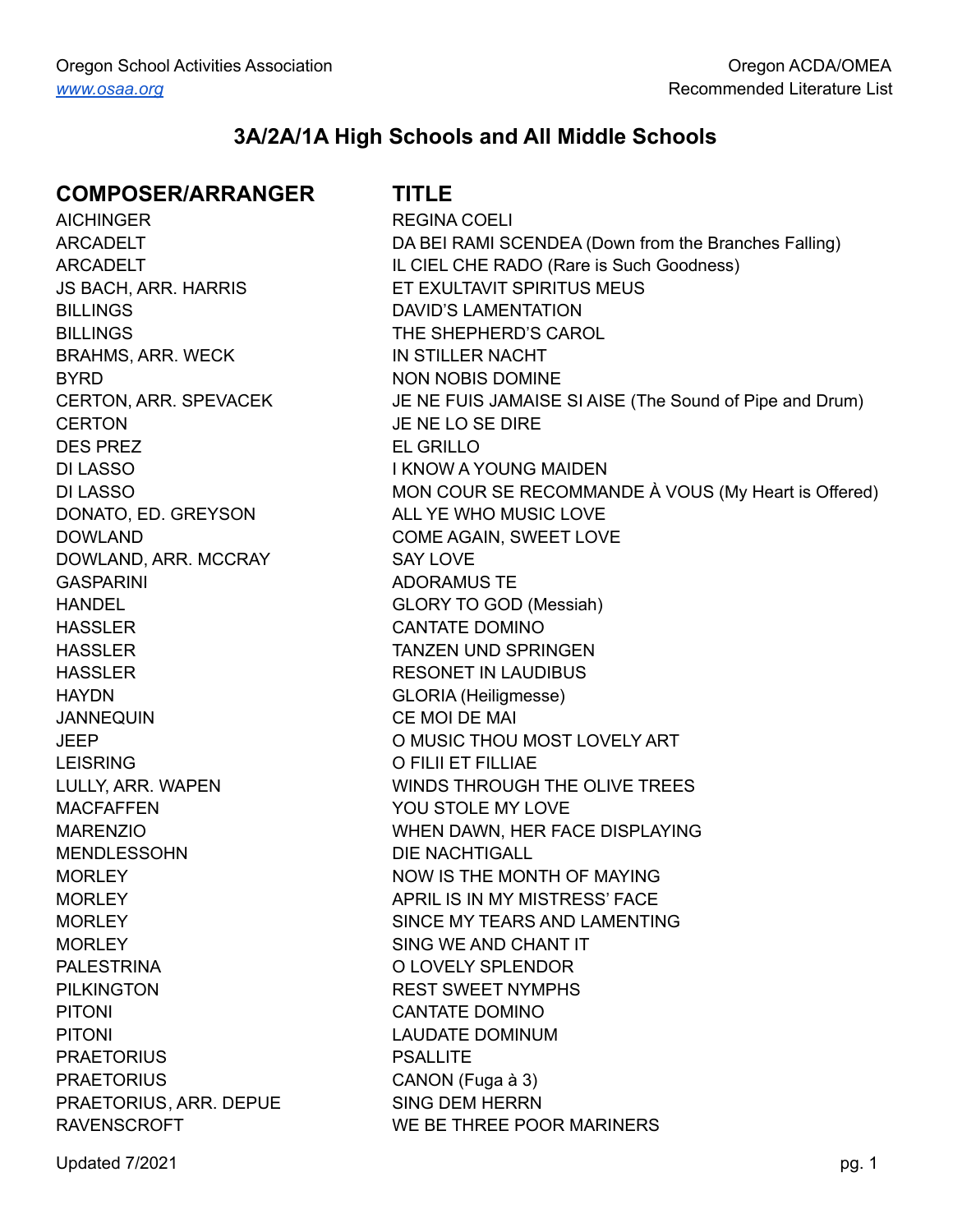## **3A/2A/1A High Schools and All Middle Schools**

## **COMPOSER/ARRANGER TITLE**

| <b>SCHUBERT</b> |
|-----------------|
| <b>SCHUTZ</b>   |
| TALLIS          |
| <b>TALLIS</b>   |
| <b>VECCHI</b>   |
| <b>VECCHI</b>   |
| <b>VIVALDI</b>  |
| <b>VIVALDI</b>  |

T **SCHUBERT KYRIE (Mass in G)** SING A NEW SONG IF YE LOVE ME O NATA LUX FA UNA CANZONA SI MI CHI'A BON TEMPO **CUM SANCTO SPIRITU (Gloria)** GLORIA (Gloria)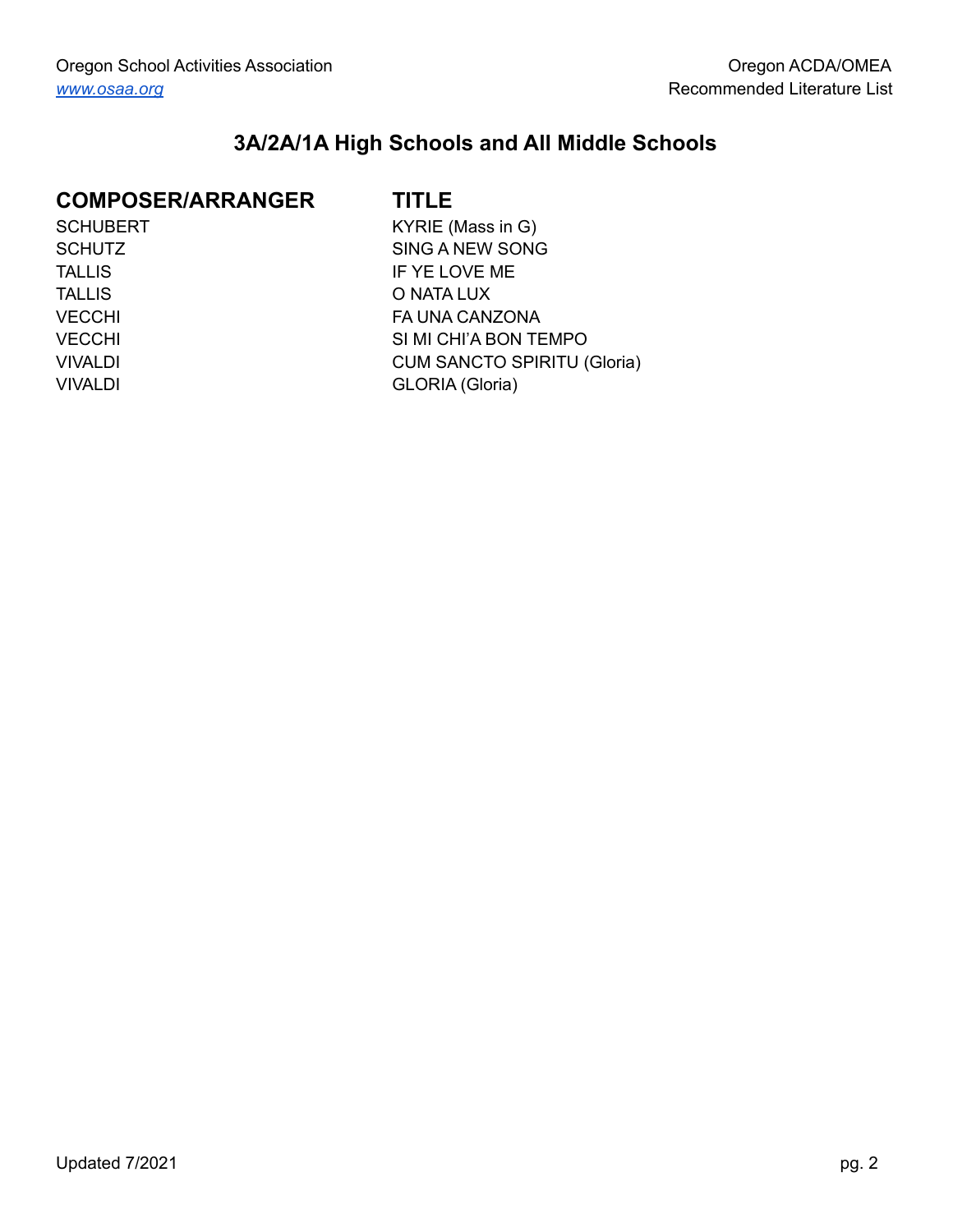BRAHMS SIX FOLK SONGS HANDEL SING UNTO GOD HASSLER DIXIT MARIA LOTTI KYRIE ELEISON LOTTI USERERE MEI MENDELSSOHN MAILIED MORLEY MORE MY BONNIE LASS PALESTRINA O BONE JESU SCHUBERT STANDCHEN VIADANA EXULTATE JUSTI

## **4A High Schools**

ANERIO CHRISTUS FACTUS EST ARCADELT MARGOT LABOUREZ LES VIGNES BACH **PRAISE YE THE LORD (Cantata 142)** BENNET WEEP, O MINE EYES BERLIOZ **THOU MUST LEAVE THY LOWLY DWELLING** DI LASSO BONJOUR MON COEUR DI LASSO O OCCHI MANZA MIA GASTOLDI LOOK UPON ME, MY BELOVED HANDEL HALLELUJAH, AMEN HANDEL O LOVE DIVINE (Theodora) HASSLER CANTATE DOMINO HASSLER KYRIE (Missa Secunda) HAYDN BAY AWAKE THE HARP HAYDN KYRIE (Imperial Mass) HAYDN SANCTUS (Imperial Mass) HOMILIUS DEO DICAMUS GRATIAS LOTTI LOTTI CUM SANCTO SPIRITU MORLEY IT WAS A LOVER AND HIS LASS MORLEY SING WE AND CHANT IT MOZART AVE VERUM CORPUS MOZART GLORIA IN EXCELSIS (12th Mass) MOZART **KYRIE ELEISON** (Missa Brevis) OFFENBACH NEIGHBORS CHORUS PASSEREAU IL EST BEL ET BON PURCELL IN THESE DELIGHTFUL PLEASANT GROVES RAVENSCROFT IN THE MERRY SPRING SAINT-SAENS AVE VERUM CORPUS SCANDELLO A LITTLE WHITE HEN SODERMAN SONEDISH SONGS IN FOLK STYLE (Any 2) VICTORIA VERE LANGOURES VIVALDI DOMINE FILI UNIGENITE (Gloria)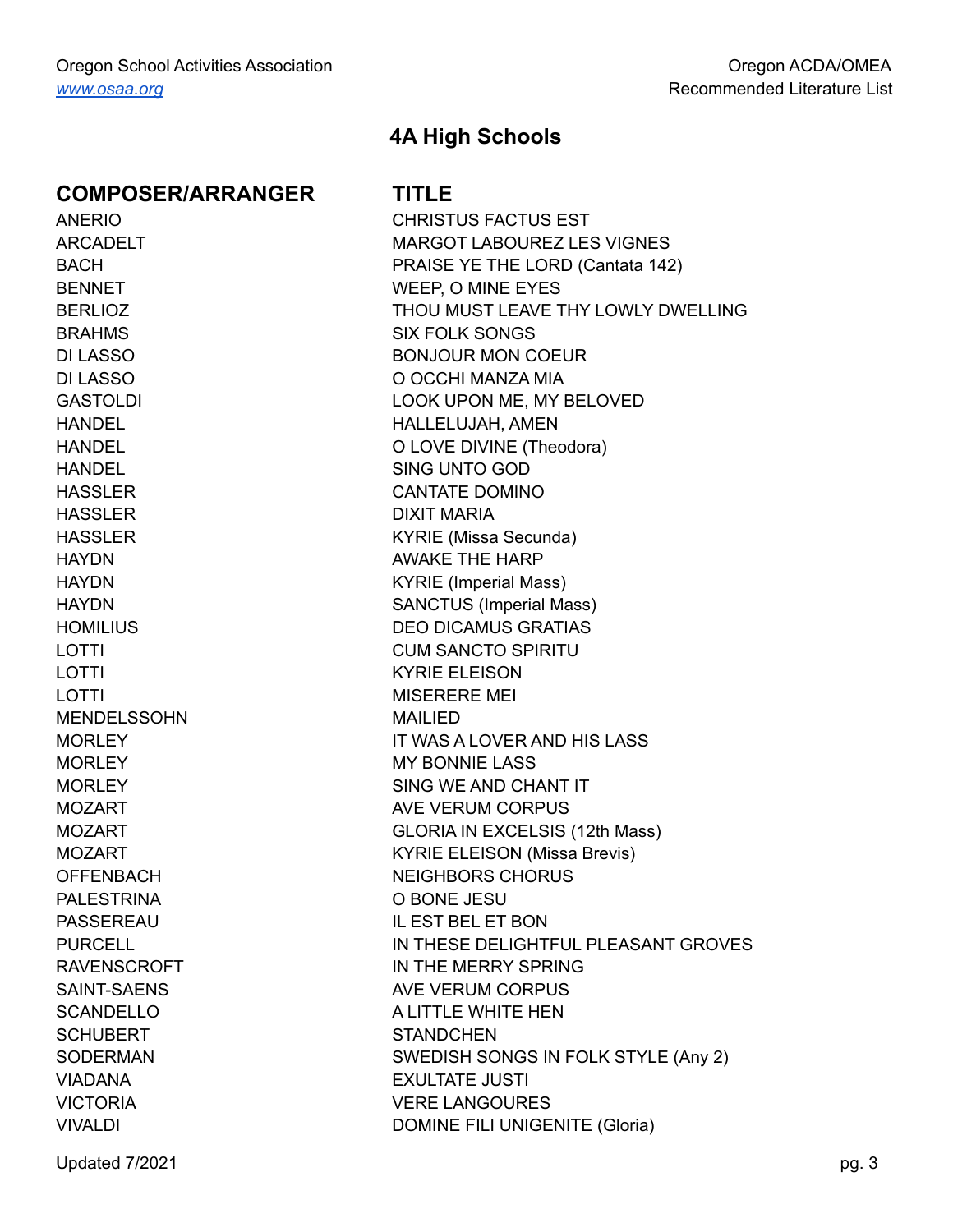# **4A High Schools**

# **COMPOSER/ARRANGER TITLE**

WEELKES WELCOME, SWEET PLEASURE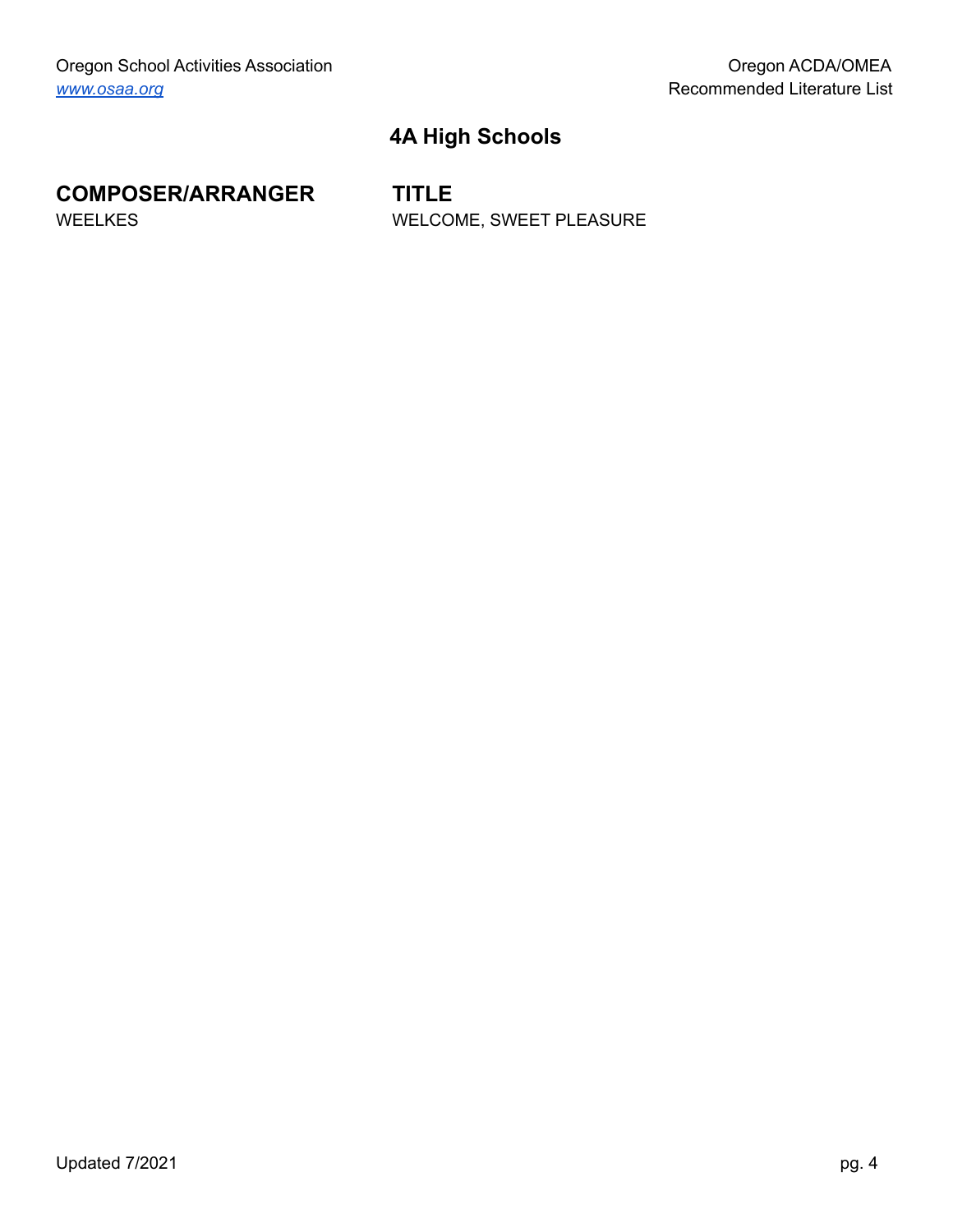BILLINGS THE BIRD BRAHMS DER ABEND BRAHMS IM HERBST BRAHMS NACHTENS BRAHMS SEHNSUCHT BRAHMS AVE MARIA BRUCKNER AVE MARIA BRUCKNER LOCUS ISTE BRUCKNER OS JUSTI CROCE O VOS OMNES DI LASSO JUBILATE DEO FAURE **MADRIGAL** GABRIELI JUBILATE DEO GALLUS AB ORIENTE

## **5A/6A High Schools**

AICHINGER CONFIRMA HOC DEUS ANERIO CHRISTUS FACTUS EST ARCADELT DE COME TRISTA BACH BACH REST HERE IN PEACE BACH BACH ALLELUIA (Motet VI) BACH MOTET 1 (Sing Ye to the Lord) BEETHOVEN KYRIE (Mass in C Maj) BEETHOVEN HALLELUJAH CHORUS (Mt of Olives) BILLINGS EASTER ANTHEM BRAHMS BRAHMS ACH, ARME WELT BRAHMS DER GANG ZUM LIEBCHEN BRAHMS WALDESNACHT, DU WUNDERKUHLE BRAHMS LIEBESLIEDER WALTZES BRAHMS WEG DER LIEBE BRUCKNER CHRISTUS FACTUS EST BYRD BYRD AVE VERUM CORPUS BYRD **I HAVE LONGED FOR THY SAVING HEALTH** BYRD **O MAGNUM MYSTERIUM** BYRD SING JOYFULLY CARISSIMI PLORATE FILII ISRAEL CROCE **BUCCINATE IN NEOMENIA TUBA** DE PREZ TU PAUPERUM REFUGIUM DI LASSO SURREXIT PASTOR BONUS DURANTE MISERICORDIAS DOMINE FAURE CANTIQUE DE JEAN RACINE FAURE TANUTM ERGO GABRIELI LIETO GODEZ SADENDO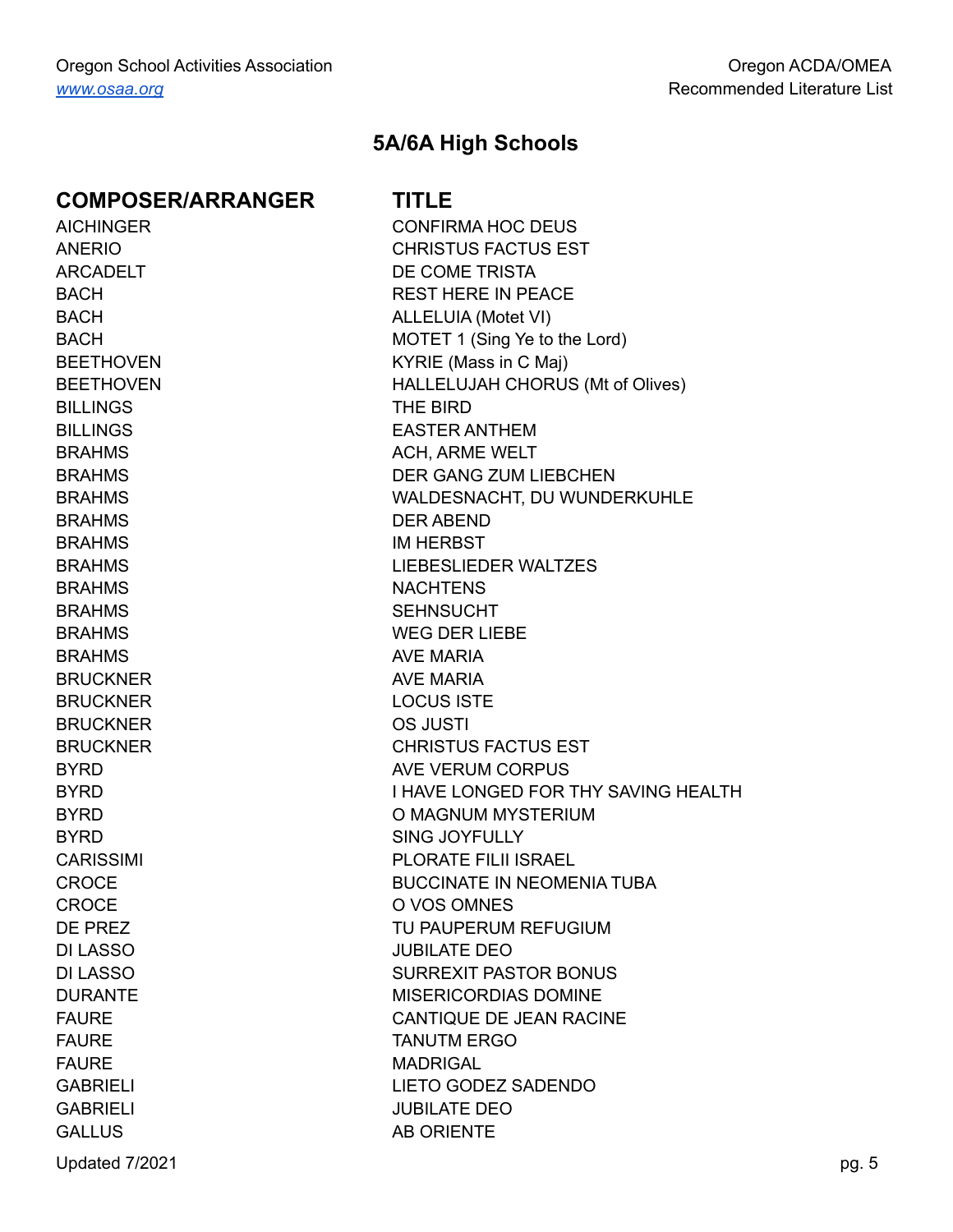GORCYZCKI IN VIRTUE TUA HASSLER EXULTATE DEO HAYDN, JM LAETATUS SUM LASSUS EXALTABO TE LOTTI IN CRUCIFIXUS MARCELLO O REX GLORIA MASSENET CHANTEZ MENDELSSOHN HEILIG MENDELSSOHN AUF DEM ZEE

## **5A/6A High Schools**

GALLUS **ALLELUIA, WE SING WITH JOY** GALLUS ASCENDIT DEUS GARDINER TOMORROW SHALL BE MY DANCING DAY GIBBONS HOSANNA TO THE SON OF DAVID GIBBONS THIS IS THE RECORD OF JOHN GIBBONS THE SILVER SWAN HANDEL BE THOU EXALTED HANDEL BLESSED BE GOD (Chandos Anthem) HANDEL **EXAMPLE 12 THE STATE OF STATE AND REAL PROPERTY OF STATE AND REAL PROPERTY THEE** HANDEL LET THEIR CELESTIAL CONCERTS UNITE (Samson) HANDEL MUSIC, SPREAD THY VOICE AROUND HASSLER MISSA SECUNDA HASSLER LAUDATE DOMINUM HASSLER RESONET IN LAUDIBUS HAYDN BELLET AWAKE THE HARP HAYDN HARMONY IN MARRIAGE HAYDN ACHIEVED IS THE GLORIOUS WORK HAYDN COME, LOVELY SPRING HAYDN THE HEAVENS ARE TELLING HAYDN, M TENEBRAE FACTAE SUNT HOMILIUS ICH FREUE IN HERRN LASSUS **ALMA REDEMPTORIS (Book of Motets)** LE JUENE TU NE L'ENTEN PAS LA LA LE JUENE **REVECY VENIR DU PRINTEMPS** MARCELLO BY THE WATERS OF BABYLON MARCELLO THE HEAVENS DECLARE THE GLORY OF GOD MARENZIO HODIE CHRISTUS NACTUS EST MENDELSSOHN BLESSED ARE THE MEN WHO FEAR HIM (Elijah) MENDELSSOHN EHRE SEI GOTT IN DER HOHE MENDELSSOHN JAUCHZET DEM HERRN ALLE WELT MENDELSSOHN LERCHENGESANG MENDELSSOHN VERLEIH UNS FRIEDEN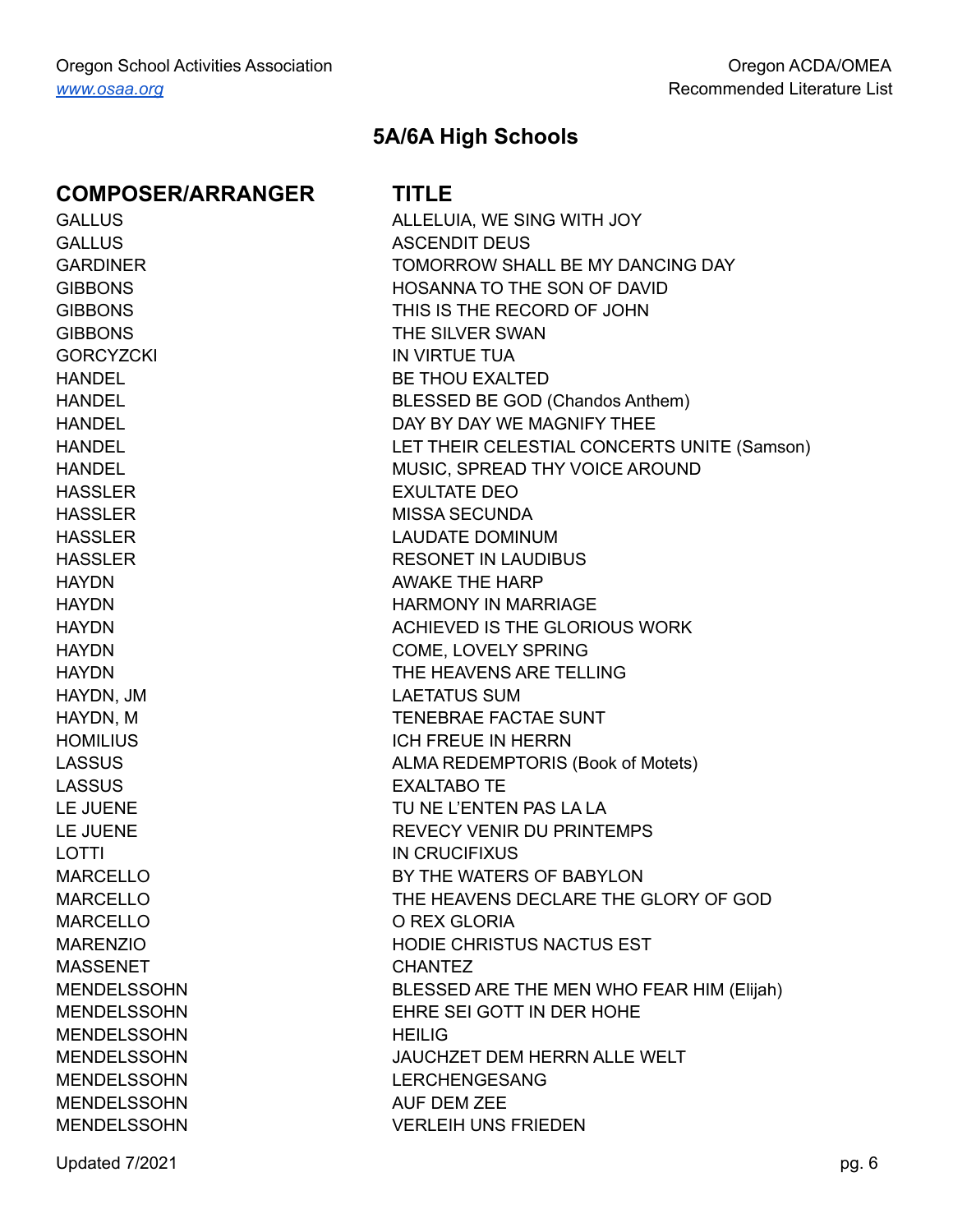MORI FY AGNUS DEI RHEINBERGER ABENDLIED SCARLATTI EXALTABO TE SCHUMANN HERBSTLIED VICTORIA **AVE MARIA** 

## **5A/6A High Schools**

MENDELSSOHN HE WATCHING OVER ISRAEL MENDELSSOHN THERE SHALL A STAR FROM JACOB COME FORTH MONTEVERDI CANTATE DOMINUM MONTEVERDI SI CH'IO VORREI MORIRE MONTEVERDI BACI SOAVI E CARI (Kisses so Sweet and Burning) MONTEVERDI ECCO MORMORAR L'ONDE MOZART KYRIE ELEISON MOZART PLACIDO E IL MAR MOZART DOMINUS MOZART LAUDATE PUERI PACHELBEL ON GOD AND NOT ON HUMAN TRUST PACHELBEL JAUCHZET DEM HERRN PALESTRINA SICUT CERVUS PALESTRINA ALMA REDEMPTORIS MATER PALESTRINA EXULTATE DEO PALESTRINA SUPER FLUMINA BABYLONIS PALESTRINA TU ES PETRUS PRAETORIUS SINGET DEM HERRN PURCELL PURCELL NYMPHS AND SHEPHERDS PURCELL **EXECUTE 2018 THE LORD, HOW LONG WILL THOU BE ANGRY** SABOLY **TOURO LOURO LOURO** SCHEIDT IN DULCI JUBILO SCHEIN DIE MIT TRANEN SAEN SCHEIN DAS IS MIR LIFR SCHUBERT TANTUM ERGO SCHUMANN SO WAR DIE SONNE SCHEINET SCHUMANN DAS SCHIFFLEIN SCHUMANN SCHON BLUMELEIN SCHUMANN ZIGEUNERLEBEN SCHUTZ SCHUTZ SELIG SING DIE TOTEN STANFORD BEATI QUORUM VIA SWEELINCK CANTATE DOMINO SWEELINCK HODIE CHRISTUS NATUS EST TELEMANN WARFET PANIER AUF IN LANDE TELEMANN LAUDATE JEHOVAM, OMNES GENTES VIADANA CHRISTUS RESURGENS